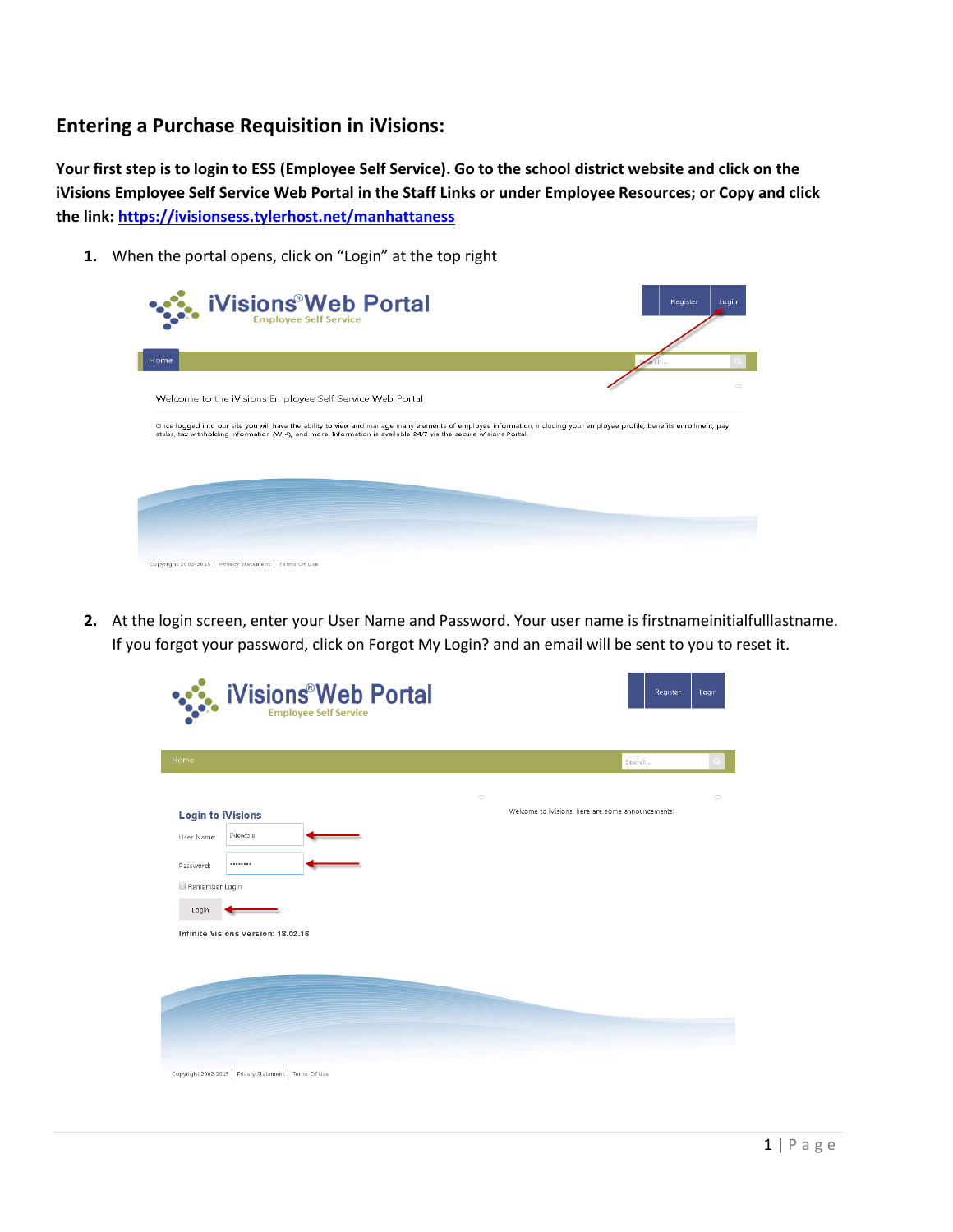**3.** Two Factor Authentication: You will be prompted for a code that will be emailed to you.

| Welcome to Misions here are some announcements                                                                                                                  |          |                          |                    |          |
|-----------------------------------------------------------------------------------------------------------------------------------------------------------------|----------|--------------------------|--------------------|----------|
| Please input the code you received<br>in your email to continue                                                                                                 |          |                          |                    |          |
| Code                                                                                                                                                            |          |                          |                    |          |
| Remember Authentication Attempt<br>Authenticate                                                                                                                 |          |                          |                    |          |
| You will receive an email with a code that looks similar to this.                                                                                               |          |                          |                    |          |
| Secure ESS Pin from Tyler Technologies                                                                                                                          |          |                          |                    |          |
|                                                                                                                                                                 | Franklin | <sup>41</sup> : Taply AZ | -> Family          | $\cdots$ |
| Hal Apena <stephanie.bauwers@tylerteiti.com><br/>To @ Bearvans Stephanie</stephanie.bauwers@tylerteiti.com>                                                     |          |                          | Fed 24 GCS 1.12 AM |          |
| infinite visions<br>a Velet school saturna                                                                                                                      |          |                          |                    |          |
| Confirm your login. In order to venty your login a code was generated to authenticate you.<br>Use this case to complete the process:                            |          |                          |                    |          |
| 332586                                                                                                                                                          |          |                          |                    |          |
| Account security is a printity at Tyler Technologies. If you click't make this request, please contact your systems administrator.                              |          |                          |                    |          |
| Input that 6-digit code in the box and then click Authenticate.<br>You may also select "Remember Authentication Attempt" which will remember your login on that |          |                          |                    |          |

If you use the same computer, you can click the box Remember Authentication Attempt.

**4.** There will be a choice on your menu that says My Workflow. You will click on this option and it will take you to My Dashboard. Do **NOT** click again or attempt to login when the login screens pops up. This is temporary and you just need to wait…it will automatically log you in but may take a few seconds.



Welcome to the iVisions Employee Self Service Web Portal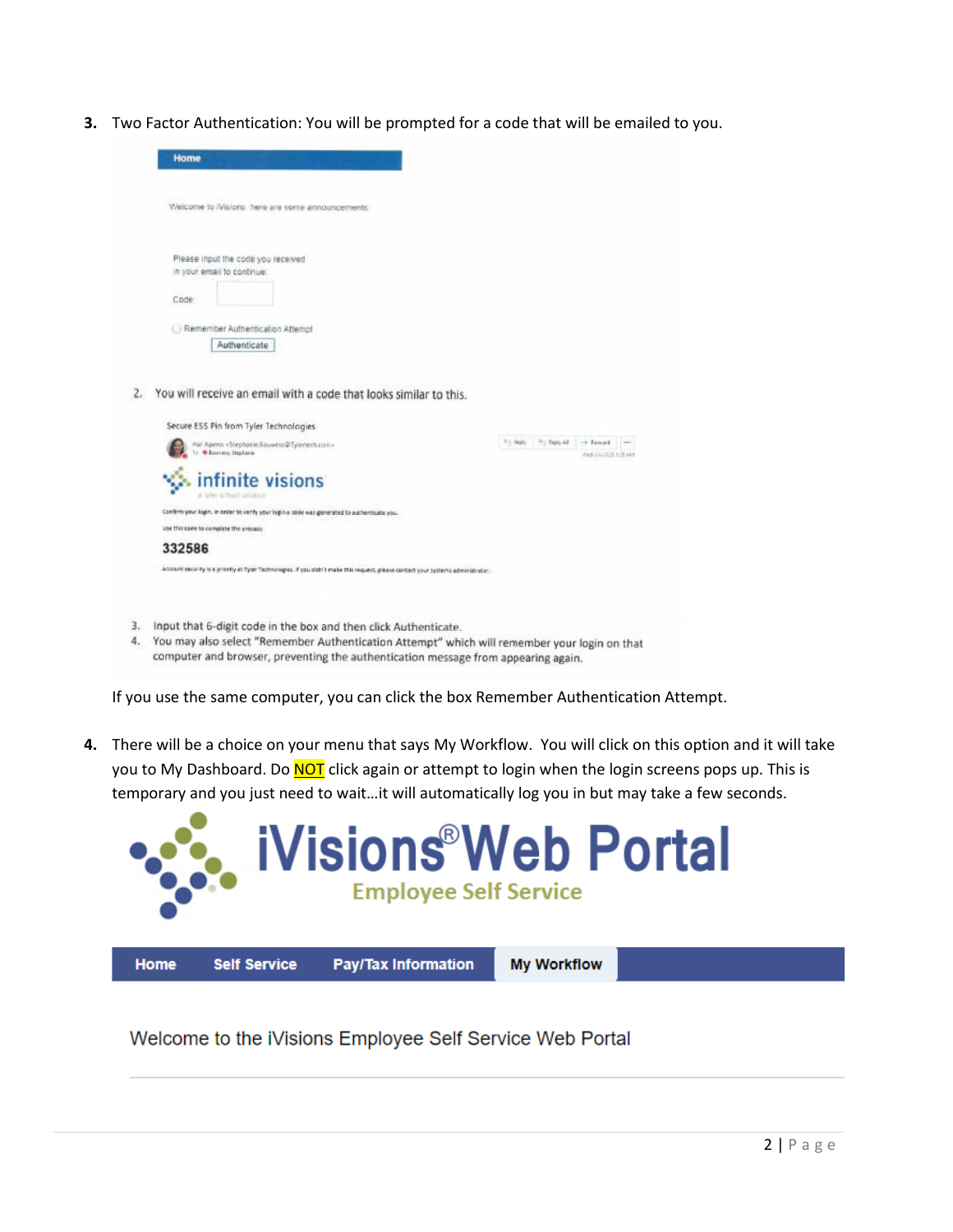## **Entering a Requisition**

**5.** Once you are in the iVisions Dashboard and to get to the create requisition screen you will click on the AP Control Panel title at the top of your screen. If you step away for a bit, you may need to refresh your screen if you receive an error message.

| <b>Solution</b> My Dashboard<br>v = N | Search    |                                            |          |                                  |   |                  |   |                                                                                 |               | $\circledcirc$ | 冊<br>(H) |
|---------------------------------------|-----------|--------------------------------------------|----------|----------------------------------|---|------------------|---|---------------------------------------------------------------------------------|---------------|----------------|----------|
| ш<br><b>GL Summary</b>                | <b>77</b> | ∼<br>-<br>-<br><b>Requisition Approval</b> | $\bf{0}$ | $\mathbf{B}$<br>AP Control Panel | 7 | 8<br>PO Approval | U | $\mathbf{Z}^{\prime}$<br>$\mathbf{m}$<br>$-5$<br><b>Employee Leave Requests</b> | $\rightarrow$ |                | ٠        |
| <b>Smart Cards</b>                    |           |                                            |          | ٠                                |   |                  |   |                                                                                 |               |                |          |

**6.** The AP Control Panel Title Short Cut takes you right into the create requisition screen. This is where you will create your requisitions.

| <b>S</b> Control Panel<br>$\equiv$                | Search              |              |              |                                |                                                             |                                                                   |                                       |
|---------------------------------------------------|---------------------|--------------|--------------|--------------------------------|-------------------------------------------------------------|-------------------------------------------------------------------|---------------------------------------|
|                                                   |                     |              |              |                                |                                                             | Entity South Middleton School District Group SouthMiddletonFY2021 | DAC 013<br>FY 2021<br>UserID          |
| Control Panel                                     |                     |              |              |                                |                                                             |                                                                   |                                       |
| File Actions Help                                 |                     |              |              |                                |                                                             |                                                                   |                                       |
| <b>Req Number</b>                                 | <b>DAC</b>          |              |              | Apply                          |                                                             |                                                                   |                                       |
| PO Number                                         | Project             | Undesignated |              | Clear                          |                                                             |                                                                   |                                       |
| Vendor                                            | View<br>l v         | All          | l vi         |                                |                                                             |                                                                   |                                       |
| Show Paid Column                                  | Show Account Detail |              |              |                                |                                                             |                                                                   |                                       |
|                                                   |                     |              |              |                                |                                                             |                                                                   |                                       |
| <b>Req. Date</b><br>Process Req. No.<br>Req. App. | <b>Vendor Name</b>  | PO No.       | PO Date      | <b>Status</b><br><b>Amount</b> | <b>Next Approver</b><br><b>Next Approver</b><br><b>Name</b> | <b>DAC</b>                                                        | <b>PO Printed</b><br><b>Requester</b> |
| 圖                                                 |                     |              | 圖            |                                |                                                             |                                                                   | <b>DIT</b>                            |
| $\qquad \qquad \Box$<br>6 02/27/2020<br>Yes       | Amazon.com          | 210000       | 0 02/27/2020 | \$40.94 Open                   | AP                                                          | <b>Business and Finance Services</b>                              | $\Box$<br>Julie Eisenhower            |
|                                                   | r p                 |              |              |                                |                                                             |                                                                   |                                       |
|                                                   |                     |              |              |                                |                                                             |                                                                   |                                       |

**7.** Click the green Add (+) button. If the green Add (+) button is greyed out, make sure you are in the current FY connection group in the upper right corner. Click the down arrow and change if needed.

| Add Requisition                                                                                                                                                                                                                                                                                                                                                                                                                                                             | $\Box$ $\times$   |
|-----------------------------------------------------------------------------------------------------------------------------------------------------------------------------------------------------------------------------------------------------------------------------------------------------------------------------------------------------------------------------------------------------------------------------------------------------------------------------|-------------------|
| Actions Help                                                                                                                                                                                                                                                                                                                                                                                                                                                                |                   |
| Addresses Notes<br><b>Requisition Detail</b>                                                                                                                                                                                                                                                                                                                                                                                                                                |                   |
| <b>Requisition Information</b><br><b>Order Information</b><br><b>PO</b> Information<br>.                                                                                                                                                                                                                                                                                                                                                                                    |                   |
| <b>TD</b><br>Date 8/24/2020<br><b>Order Via</b><br>圃<br>Rea. Number<br>PO Number                                                                                                                                                                                                                                                                                                                                                                                            |                   |
| 20-21FY BUDGET<br>۳<br>Project<br>PO Date<br>画<br><b>Vendor</b><br>٠                                                                                                                                                                                                                                                                                                                                                                                                        |                   |
| <b>MANHATTAN SCHOOLS</b><br>画<br>9/8/2020<br><b>Date Required</b><br><b>Ship To</b><br>۰<br>Revision                                                                                                                                                                                                                                                                                                                                                                        |                   |
| Order Type<br>Purchase Order<br><b>DAC</b><br>۰<br>Req. App.                                                                                                                                                                                                                                                                                                                                                                                                                |                   |
| W9 Rcvd<br>E<br>Reference<br>Requester<br>Closed Date                                                                                                                                                                                                                                                                                                                                                                                                                       |                   |
| ╔<br>Buyer<br><b>Award Number</b><br>Status                                                                                                                                                                                                                                                                                                                                                                                                                                 |                   |
|                                                                                                                                                                                                                                                                                                                                                                                                                                                                             |                   |
| $\mathbb{R} \otimes \blacksquare$ $\blacksquare$ $\blacksquare$ $\blacksquare$ $\blacksquare$ $\mathbb{R}$ $\triangleright$ $\mathbb{R}$ $\triangleright$ $\mathbb{R}$ $\triangleright$ $\mathbb{R}$ $\triangleright$ $\mathbb{R}$ $\triangleright$ $\mathbb{R}$ $\triangleright$ $\mathbb{R}$ $\triangleright$ $\mathbb{R}$ $\triangleright$ $\mathbb{R}$ $\triangleright$ $\mathbb{R}$ $\triangleright$ $\mathbb{R}$ $\triangleright$<br>常<br>$\blacksquare$ -<br>$d^2$ . |                   |
| Unit<br><b>Ext Price</b><br><b>Unit Price</b><br>Freight<br><b>Description</b><br>Qty<br>Tax<br>Line<br><b>Part Number</b><br>Account                                                                                                                                                                                                                                                                                                                                       | <b>Line Total</b> |
| $\overline{\phantom{a}}$<br>EA<br>н.                                                                                                                                                                                                                                                                                                                                                                                                                                        |                   |
| No records to display.                                                                                                                                                                                                                                                                                                                                                                                                                                                      |                   |
|                                                                                                                                                                                                                                                                                                                                                                                                                                                                             |                   |
|                                                                                                                                                                                                                                                                                                                                                                                                                                                                             |                   |
|                                                                                                                                                                                                                                                                                                                                                                                                                                                                             |                   |
|                                                                                                                                                                                                                                                                                                                                                                                                                                                                             |                   |
| $\leftarrow$                                                                                                                                                                                                                                                                                                                                                                                                                                                                |                   |
|                                                                                                                                                                                                                                                                                                                                                                                                                                                                             |                   |
| Submit for Approval<br>Hold Account<br>Sales Tax Percent<br><b>Use Tax Percent</b>                                                                                                                                                                                                                                                                                                                                                                                          |                   |
| Save<br>Close after update?<br>Mode: Add                                                                                                                                                                                                                                                                                                                                                                                                                                    | Cancel            |
| Ready                                                                                                                                                                                                                                                                                                                                                                                                                                                                       |                   |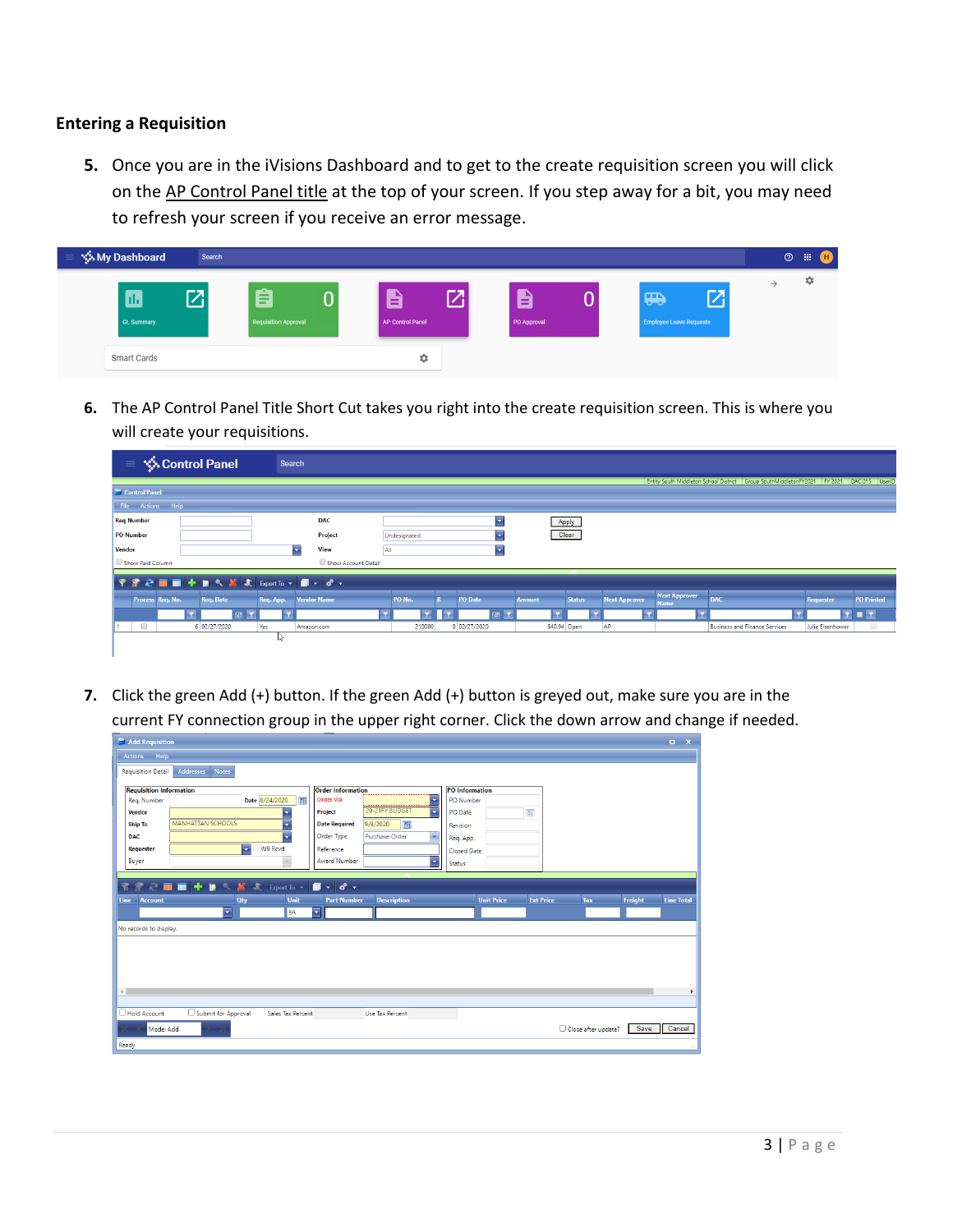**8.** In the Requisition Information area, enter the Vendor and Requestor. Review the Ship To and Requisition Date fields and adjust if needed.

| Add Requisition                                                                                                             |                                              |                                       | $\Box$ $\times$                            |  |  |  |  |
|-----------------------------------------------------------------------------------------------------------------------------|----------------------------------------------|---------------------------------------|--------------------------------------------|--|--|--|--|
| Actions Help                                                                                                                |                                              |                                       |                                            |  |  |  |  |
| Addresses Notes<br>Requisition Detail                                                                                       |                                              |                                       |                                            |  |  |  |  |
| <b>Requisition Information</b>                                                                                              | <b>Order Information</b>                     | <b>PO</b> Information                 |                                            |  |  |  |  |
| Date 8/24/2020<br>囲<br>Reg. Number                                                                                          | E<br><b>Order Via</b><br>Teacher order by CC | PO Number                             |                                            |  |  |  |  |
| AMAZON.COM<br><b>Vendor</b>                                                                                                 | 20-21FY BUDGET<br>Г<br>Project               | $\overline{\mathbb{H}}$<br>PO Date    |                                            |  |  |  |  |
| <b>MANHATTAN SCHOOLS</b><br>F<br><b>Ship To</b>                                                                             | 囲<br><b>Date Required</b><br>9/8/2020        | Revision                              |                                            |  |  |  |  |
| Ъ<br><b>HIGH SCHOOL</b><br><b>DAC</b>                                                                                       | Order Type<br>Purchase Order<br>×.           | Req. App.                             |                                            |  |  |  |  |
| Е<br>W9 Rcvd<br><b>BALLANTYNE, BRAD</b><br>Requester                                                                        | Reference                                    | Closed Date                           |                                            |  |  |  |  |
| Buyer                                                                                                                       | <b>Award Number</b><br>×                     | Status                                |                                            |  |  |  |  |
|                                                                                                                             |                                              |                                       |                                            |  |  |  |  |
| $\widehat{\mathcal{R}} \triangleq \blacksquare \blacksquare + \blacksquare \sim \mathcal{B}$<br>宅<br>欢<br>Export To $\star$ | $d^2$ .<br>▦<br>i vite                       |                                       |                                            |  |  |  |  |
| Unit<br><b>Line</b><br><b>Account</b><br>Qty                                                                                | <b>Part Number</b><br><b>Description</b>     | <b>Ext Price</b><br><b>Unit Price</b> | Freight<br><b>Line Total</b><br><b>Tax</b> |  |  |  |  |
| $\overline{\phantom{a}}$<br>EA                                                                                              | $\overline{\phantom{a}}$                     |                                       |                                            |  |  |  |  |
| No records to display.                                                                                                      |                                              |                                       |                                            |  |  |  |  |
|                                                                                                                             |                                              |                                       |                                            |  |  |  |  |
|                                                                                                                             |                                              |                                       |                                            |  |  |  |  |
|                                                                                                                             |                                              |                                       |                                            |  |  |  |  |
|                                                                                                                             |                                              |                                       |                                            |  |  |  |  |
| $\leftarrow$                                                                                                                |                                              |                                       | Þ.                                         |  |  |  |  |
|                                                                                                                             |                                              |                                       |                                            |  |  |  |  |
| Submit for Approval<br>Hold Account<br>Sales Tax Percent 0.0000%                                                            |                                              |                                       |                                            |  |  |  |  |
| Mode: Add                                                                                                                   |                                              |                                       | Save<br>Cancel<br>Close after update?      |  |  |  |  |
| Ready                                                                                                                       |                                              |                                       |                                            |  |  |  |  |

- **9.** Review the Order Via and Project Information and adjust if needed. Under Project: Choose the current FY Spring Order only for those orders done in the spring for the following school year.
- **10.** If you need to add notes to the requisition, go to the 'Notes' tab.

| Add Requisition                                               |                           |                                                |                          |                       |                  |                     |         | $\Box$ $\times$   |
|---------------------------------------------------------------|---------------------------|------------------------------------------------|--------------------------|-----------------------|------------------|---------------------|---------|-------------------|
| Actions Help                                                  |                           |                                                |                          |                       |                  |                     |         |                   |
| <b>Notes</b><br><b>Addresses</b><br><b>Requisition Detail</b> |                           |                                                |                          |                       |                  |                     |         |                   |
| <b>Requisition Information</b>                                |                           | <b>Order Information</b>                       |                          | <b>PO</b> Information |                  |                     |         |                   |
| Req. Number                                                   | Date 8/24/2020<br>圃       | <b>Order Via</b>                               | Teacher order by CC<br>F | PO Number             |                  |                     |         |                   |
| AMAZON.COM<br><b>Vendor</b>                                   |                           | Project                                        | 20-21FY BUDGET<br>۰.     | PO Date               | 画                |                     |         |                   |
| <b>MANHATTAN SCHOOLS</b><br><b>Ship To</b>                    | τ                         | <b>Date Required</b>                           | 圃<br>9/8/2020            | Revision              |                  |                     |         |                   |
| <b>HIGH SCHOOL</b><br><b>DAC</b>                              | п                         | Order Type                                     | Purchase Order<br>۰      | Req. App.             |                  |                     |         |                   |
| <b>BALLANTYNE, BRAD</b><br>Requester                          | E<br>W9 Rcvd              | Reference                                      |                          | Closed Date           |                  |                     |         |                   |
| Buyer                                                         |                           | Award Number                                   | ÷                        | <b>Status</b>         |                  |                     |         |                   |
| <b>Account</b><br><b>Line</b><br>H                            | Unit<br>Qty<br>EA         | <b>Part Number</b><br>$\overline{\phantom{0}}$ | <b>Description</b>       | <b>Unit Price</b>     | <b>Ext Price</b> | <b>Tax</b>          | Freight | <b>Line Total</b> |
| No records to display.                                        |                           |                                                |                          |                       |                  |                     |         |                   |
|                                                               |                           |                                                |                          |                       |                  |                     |         |                   |
|                                                               |                           |                                                |                          |                       |                  |                     |         |                   |
|                                                               |                           |                                                |                          |                       |                  |                     |         |                   |
|                                                               |                           |                                                |                          |                       |                  |                     |         |                   |
|                                                               |                           |                                                |                          |                       |                  |                     |         |                   |
| $\blacksquare$                                                |                           |                                                |                          |                       |                  |                     |         |                   |
| Submit for Approval                                           | Sales Tax Percent 0.0000% |                                                |                          |                       |                  |                     |         |                   |
| $\Box$ Hold Account<br>Mode: Add<br>×                         |                           |                                                |                          |                       |                  | Close after update? | Save    | r<br>Cancel       |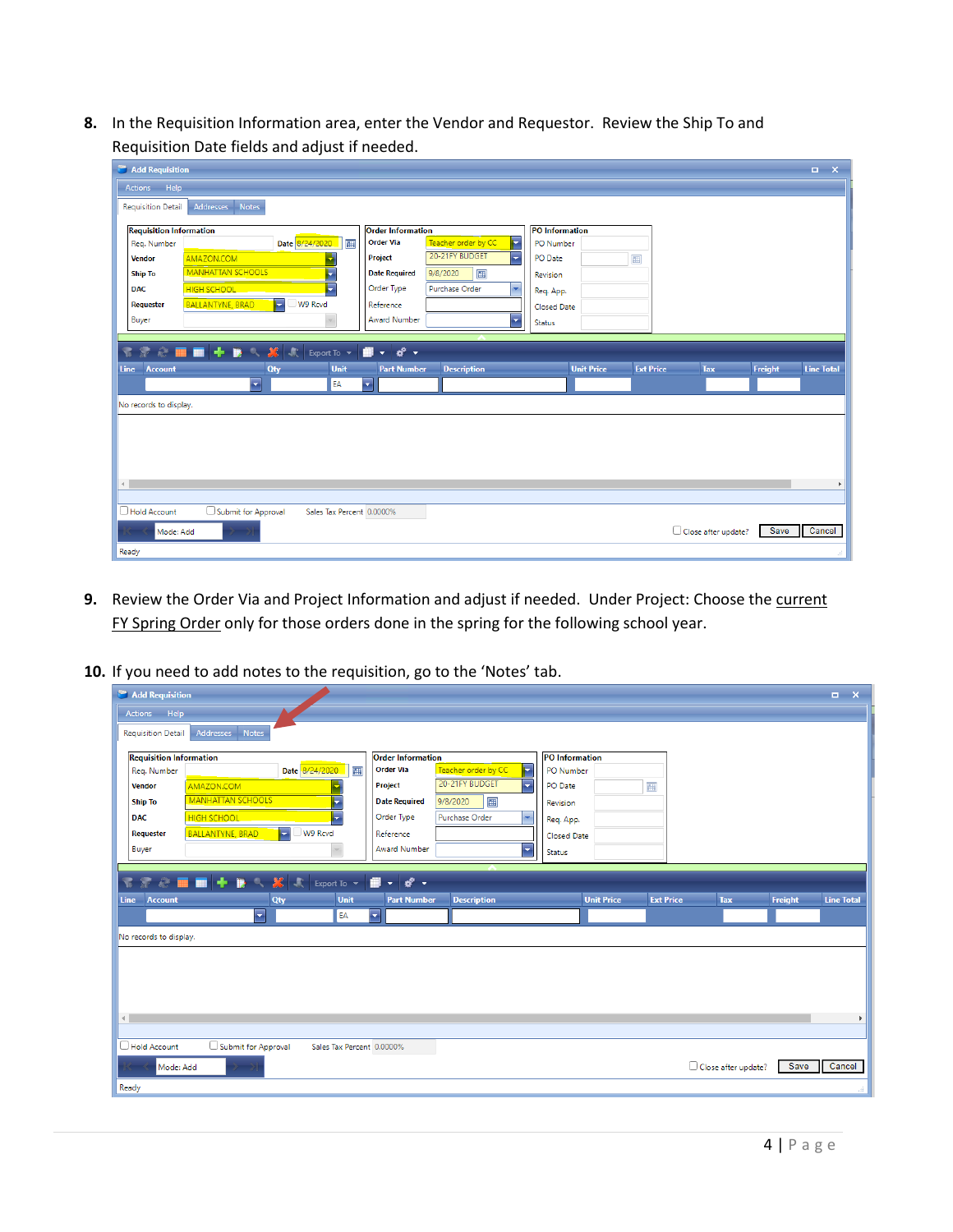- a. Anything entered in the PO Notes field will print on the PO
- b. Use the 'Append Internal Notes' field to add notes that shouldn't be printed on the PO.

| Add Requisition           |                                                                                                                                                                                                                                                                                                                                                                                                                                                                                                                                                                                                                    |                              |                    |                    |                   |                  |                     |         | $\Box$ $\times$       |
|---------------------------|--------------------------------------------------------------------------------------------------------------------------------------------------------------------------------------------------------------------------------------------------------------------------------------------------------------------------------------------------------------------------------------------------------------------------------------------------------------------------------------------------------------------------------------------------------------------------------------------------------------------|------------------------------|--------------------|--------------------|-------------------|------------------|---------------------|---------|-----------------------|
| Actions Help              |                                                                                                                                                                                                                                                                                                                                                                                                                                                                                                                                                                                                                    |                              |                    |                    |                   |                  |                     |         |                       |
| <b>Requisition Detail</b> | Addresses<br>Notes                                                                                                                                                                                                                                                                                                                                                                                                                                                                                                                                                                                                 |                              |                    |                    |                   |                  |                     |         |                       |
| <b>PO</b> Notes           |                                                                                                                                                                                                                                                                                                                                                                                                                                                                                                                                                                                                                    |                              |                    |                    |                   |                  |                     |         |                       |
| <b>Internal Notes</b>     |                                                                                                                                                                                                                                                                                                                                                                                                                                                                                                                                                                                                                    |                              |                    |                    |                   |                  |                     |         |                       |
| Append Internal<br>Notes  |                                                                                                                                                                                                                                                                                                                                                                                                                                                                                                                                                                                                                    |                              |                    |                    |                   |                  |                     |         |                       |
| 常                         | $\textcolor{blue}{\textbf{\textcircled{F}} \textcolor{blue}{\textcircled{F}} \textcolor{blue}{\blacksquare}} + \textcolor{blue}{\textbf{B}} \textcolor{red}{\textcircled{F}} \textcolor{blue}{\blacksquare} \textcolor{red}{\blacksquare} \textcolor{red}{\blacksquare} \textcolor{red}{\blacksquare} \textcolor{red}{\blacksquare} \textcolor{red}{\blacksquare} \textcolor{red}{\blacksquare} \textcolor{red}{\blacksquare} \textcolor{red}{\blacksquare} \textcolor{red}{\blacksquare} \textcolor{red}{\blacksquare} \textcolor{red}{\blacksquare} \textcolor{red}{\blacksquare} \textcolor{red}{\blacksquare}$ |                              |                    |                    |                   |                  |                     |         |                       |
| <b>Line</b><br>Account    | <b>Qty</b><br>E                                                                                                                                                                                                                                                                                                                                                                                                                                                                                                                                                                                                    | Unit<br>$\blacksquare$<br>EA | <b>Part Number</b> | <b>Description</b> | <b>Unit Price</b> | <b>Ext Price</b> | <b>Tax</b>          | Freight | <b>Line Total</b>     |
| No records to display.    |                                                                                                                                                                                                                                                                                                                                                                                                                                                                                                                                                                                                                    |                              |                    |                    |                   |                  |                     |         |                       |
|                           |                                                                                                                                                                                                                                                                                                                                                                                                                                                                                                                                                                                                                    |                              |                    |                    |                   |                  |                     |         |                       |
| $\leftarrow$              |                                                                                                                                                                                                                                                                                                                                                                                                                                                                                                                                                                                                                    |                              |                    |                    |                   |                  |                     |         | $\blacktriangleright$ |
| Hold Account              | Submit for Approval                                                                                                                                                                                                                                                                                                                                                                                                                                                                                                                                                                                                | Sales Tax Percent 0.0000%    |                    |                    |                   |                  |                     |         |                       |
| Mode: Add                 |                                                                                                                                                                                                                                                                                                                                                                                                                                                                                                                                                                                                                    |                              |                    |                    |                   |                  | Close after update? | Save    | Cancel                |
| Ready                     |                                                                                                                                                                                                                                                                                                                                                                                                                                                                                                                                                                                                                    |                              |                    |                    |                   |                  |                     |         | af.                   |

i. Once saved, the internal notes cannot be changed.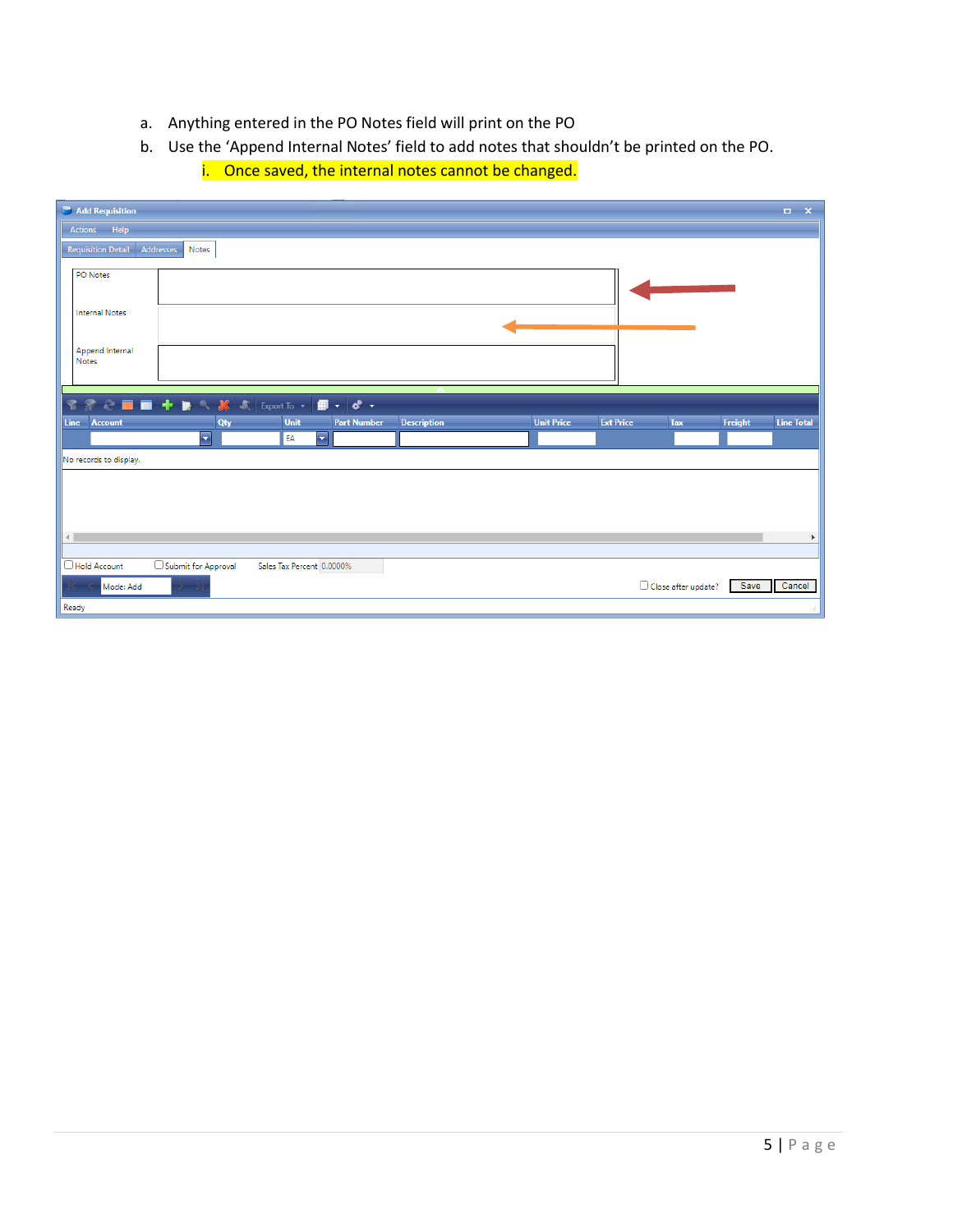**11.** In the bottom half of the requisition form, enter your line detail (what you would like to order). Be specific on part number and description of each item you want to order.

Click the grey floppy disk icon  $\boxed{\circ}$  to the right to save the line. You will need to click the floppy disk for **each** line entered. If you do not see the floppy disk, either scroll the bar to the right or maximize your screen.

- a. Account, Quantity (Qty), Description and Unit Price are required. Complete the other fields as appropriate. Continue entering lines until requisition is complete.
- b. To edit a saved line, double click it and it will appear in the edit bar. Update the fields and click the floppy disk icon to save the changes.
- c. To delete a saved line, single click to highlight it and click the red X above.
- d. If you are entering a lot of information or would like to save your work to continue at a later point, click the 'Close this dialog after update?' checkbox and click 'Save'. To reopen the req, just double-click it in the Control Panel grid.
- **12.** To submit the req for approval, click the 'Submit for Approval' checkbox and click 'Save'.

|              | Add Requisition                |                                                    |                           |                           |                                                              |                     |                          |                       |     |                     |         | $\Box$ $\times$   |
|--------------|--------------------------------|----------------------------------------------------|---------------------------|---------------------------|--------------------------------------------------------------|---------------------|--------------------------|-----------------------|-----|---------------------|---------|-------------------|
|              | Actions Help                   |                                                    |                           |                           |                                                              |                     |                          |                       |     |                     |         |                   |
|              | Requisition Detail             | Addresses Notes                                    |                           |                           |                                                              |                     |                          |                       |     |                     |         |                   |
|              | <b>Requisition Information</b> |                                                    |                           |                           | <b>Order Information</b>                                     |                     |                          | <b>PO</b> Information |     |                     |         |                   |
|              | Reg. Number                    |                                                    | Date 8/24/2020            | 前                         | <b>Order Via</b>                                             | Teacher order by CC | $\overline{\phantom{a}}$ | PO Number             |     |                     |         |                   |
|              | <b>Vendor</b>                  | AMAZON.COM                                         |                           | $\overline{\phantom{a}}$  | Project                                                      | 20-21FY BUDGET      | H                        | <b>PO</b> Date        | 圃   |                     |         |                   |
|              | <b>Ship To</b>                 | <b>MANHATTAN SCHOOLS</b>                           |                           | ٠                         | <b>Date Required</b>                                         | 圃<br>9/8/2020       |                          | Revision              |     |                     |         |                   |
| <b>DAC</b>   |                                | <b>HIGH SCHOOL</b>                                 |                           | ÷                         | Order Type                                                   | Purchase Order      |                          | Req. App.             |     |                     |         |                   |
|              | Requester                      | <b>BALLANTYNE, BRAD</b>                            | $\blacksquare$<br>W9 Rcvd |                           | Reference                                                    |                     |                          | <b>Closed Date</b>    |     |                     |         |                   |
|              | Buyer                          |                                                    |                           |                           | <b>Award Number</b>                                          |                     | ÷                        | Status                |     |                     |         |                   |
|              |                                |                                                    |                           |                           |                                                              |                     |                          |                       |     |                     |         |                   |
|              | $\bullet$                      | ◎■■十勝へ終                                            | 欢                         | Export To $\sqrt{}$       | 僵<br>$\mathbf{d}^{\mathbf{0}}$ .<br>$\overline{\phantom{a}}$ |                     |                          |                       |     |                     |         |                   |
| <b>Line</b>  | <b>Account</b>                 |                                                    | Qty                       | Unit                      | <b>Part Number</b>                                           | <b>Description</b>  |                          | <b>Unit Price</b>     | Ext | <b>Tax</b>          | Freight | <b>Line Total</b> |
|              |                                | 201.100.1000.0610.200.00<br>$\left  \cdot \right $ | 100 <sub>1</sub>          | EA                        | $\left  \rule{0.2cm}{0.2cm} \right $<br>ABC123               | Pencils             |                          | 50.5                  |     | \$0                 | \$0     |                   |
|              | No records to display.         |                                                    |                           |                           |                                                              |                     |                          |                       |     |                     |         |                   |
|              |                                |                                                    |                           |                           |                                                              |                     |                          |                       |     |                     |         |                   |
|              |                                |                                                    |                           |                           |                                                              |                     |                          |                       |     |                     |         |                   |
|              |                                |                                                    |                           |                           |                                                              |                     |                          |                       |     |                     |         |                   |
|              |                                |                                                    |                           |                           |                                                              |                     |                          |                       |     |                     |         |                   |
| $\leftarrow$ |                                |                                                    |                           |                           |                                                              |                     |                          |                       |     |                     |         | ь                 |
|              |                                |                                                    |                           |                           |                                                              |                     |                          |                       |     |                     |         |                   |
|              | Hold Account                   | Submit for Approval                                |                           | Sales Tax Percent 0.0000% |                                                              |                     |                          |                       |     |                     |         |                   |
|              | Mode: Add                      |                                                    |                           |                           |                                                              |                     |                          |                       |     | Close after update? | Save    | Cancel            |
| Ready        |                                |                                                    |                           |                           |                                                              |                     |                          |                       |     |                     |         |                   |

### **Tips & Tricks**

• If using the same account for multiple lines, check the 'Hold Account' box before entering the account to be repeated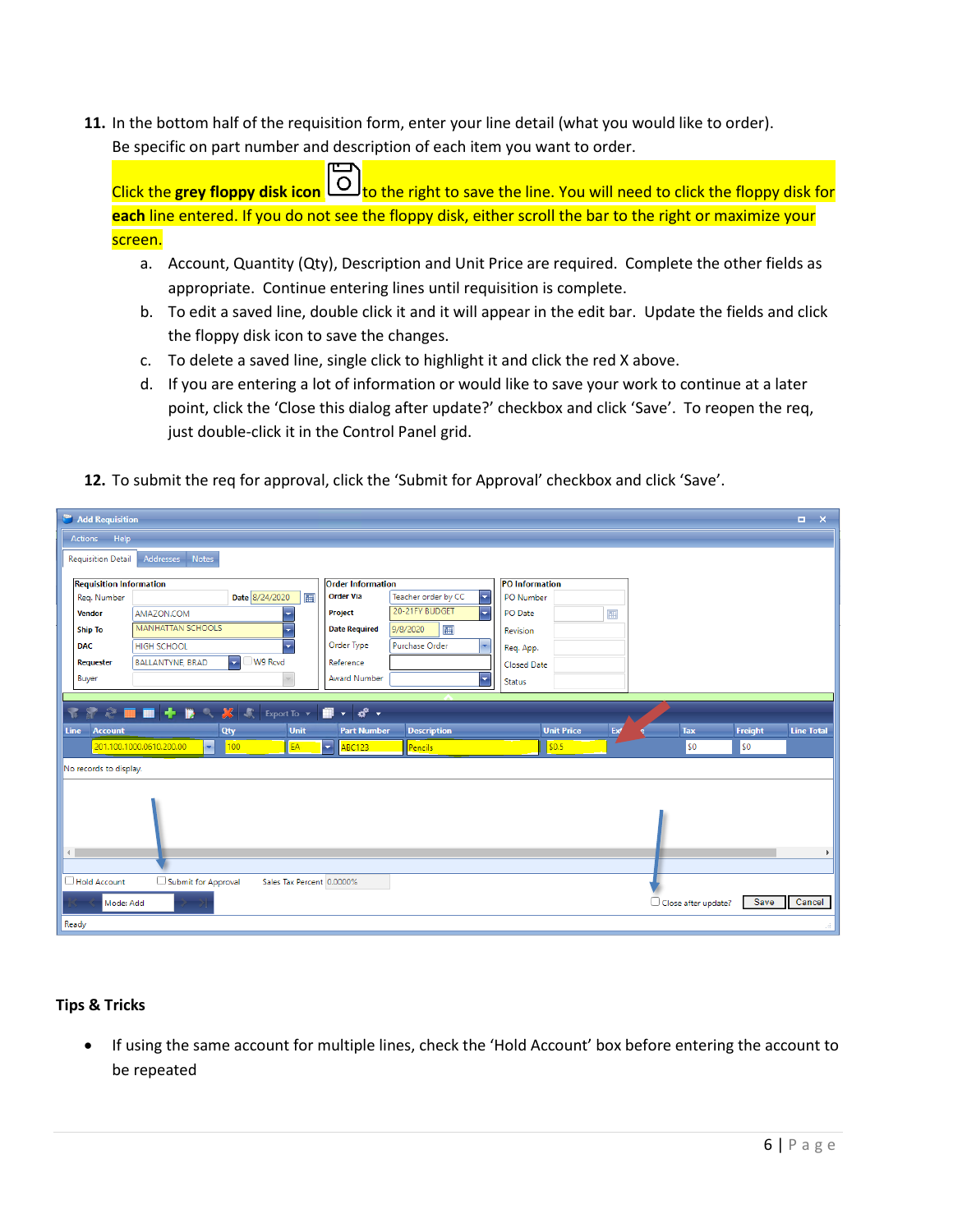#### **ADMINISTRATIVE STAFF ONLY**

#### **Approving a Requisition**

Login to **iVisions Employee Self Service Web Portal**, go to My Workflow > Purchase Requisitions



1. Any requisitions awaiting your approval will be displayed. Double click any of them to review in detail

|          |                                                                                                                                                                                                                                                                                                                                                     | <b>Explorer</b> Principle Visions Web Edition - Internet Explorer |                                                                  |                                                                                            |                      |                 |                     |               |                                        |                                  |         |
|----------|-----------------------------------------------------------------------------------------------------------------------------------------------------------------------------------------------------------------------------------------------------------------------------------------------------------------------------------------------------|-------------------------------------------------------------------|------------------------------------------------------------------|--------------------------------------------------------------------------------------------|----------------------|-----------------|---------------------|---------------|----------------------------------------|----------------------------------|---------|
|          | $\begin{picture}(100,10) \put(0,0){\line(1,0){10}} \put(15,0){\line(1,0){10}} \put(15,0){\line(1,0){10}} \put(15,0){\line(1,0){10}} \put(15,0){\line(1,0){10}} \put(15,0){\line(1,0){10}} \put(15,0){\line(1,0){10}} \put(15,0){\line(1,0){10}} \put(15,0){\line(1,0){10}} \put(15,0){\line(1,0){10}} \put(15,0){\line(1,0){10}} \put(15,0){\line($ |                                                                   |                                                                  | $\Box$ $\blacktriangleright$ $\blacktriangleright$ $\Diamond$ Infinite Visions Web Edition | $\times$             |                 |                     |               |                                        |                                  |         |
|          |                                                                                                                                                                                                                                                                                                                                                     |                                                                   |                                                                  |                                                                                            |                      |                 |                     |               | Entity: VC24 Group: VC24Train FY: 2017 | DAC: 99<br>UserID: Omoney Versit |         |
|          | Purchase Requisitions                                                                                                                                                                                                                                                                                                                               |                                                                   |                                                                  |                                                                                            |                      |                 |                     |               |                                        |                                  |         |
| File     | Actions<br>Help                                                                                                                                                                                                                                                                                                                                     |                                                                   |                                                                  |                                                                                            |                      |                 |                     |               |                                        |                                  |         |
| Req No.: |                                                                                                                                                                                                                                                                                                                                                     |                                                                   | DAC:                                                             |                                                                                            |                      | Apply           |                     |               |                                        |                                  |         |
| Vendor:  |                                                                                                                                                                                                                                                                                                                                                     |                                                                   | Project:<br>$\mathbf{r}$                                         |                                                                                            |                      | Clear           |                     |               |                                        |                                  |         |
|          | Show All Requisitions                                                                                                                                                                                                                                                                                                                               |                                                                   |                                                                  |                                                                                            |                      |                 |                     |               |                                        |                                  |         |
|          |                                                                                                                                                                                                                                                                                                                                                     |                                                                   |                                                                  |                                                                                            |                      |                 |                     |               |                                        |                                  |         |
|          | 200                                                                                                                                                                                                                                                                                                                                                 |                                                                   | $\sqrt{2}$ Export To $\sqrt{2}$ $\sqrt{2}$ $\sqrt{2}$ $\sqrt{2}$ |                                                                                            |                      |                 |                     |               |                                        |                                  |         |
|          | Process Req. No.                                                                                                                                                                                                                                                                                                                                    | Req. Date                                                         | <b>Vendor Name</b>                                               | <b>DAC</b>                                                                                 | <b>Requester</b>     | <b>Approver</b> | <b>Total Amount</b> | <b>Status</b> | Project                                | <b>Internal Notes</b>            | Award N |
| ll 1.    |                                                                                                                                                                                                                                                                                                                                                     | 99 12/16/2016                                                     |                                                                  | ATHLETIC SUPPLY WAREHOUSE Capital City Elementary School                                   | Mandy Lifeboats Orig |                 | \$69,425.00 Open    |               | None                                   |                                  | 67838   |

2. To approve, click the 'Process' check on one or more and go to Actions > Approve Requisition, you can return to prior Approver or return to the original.